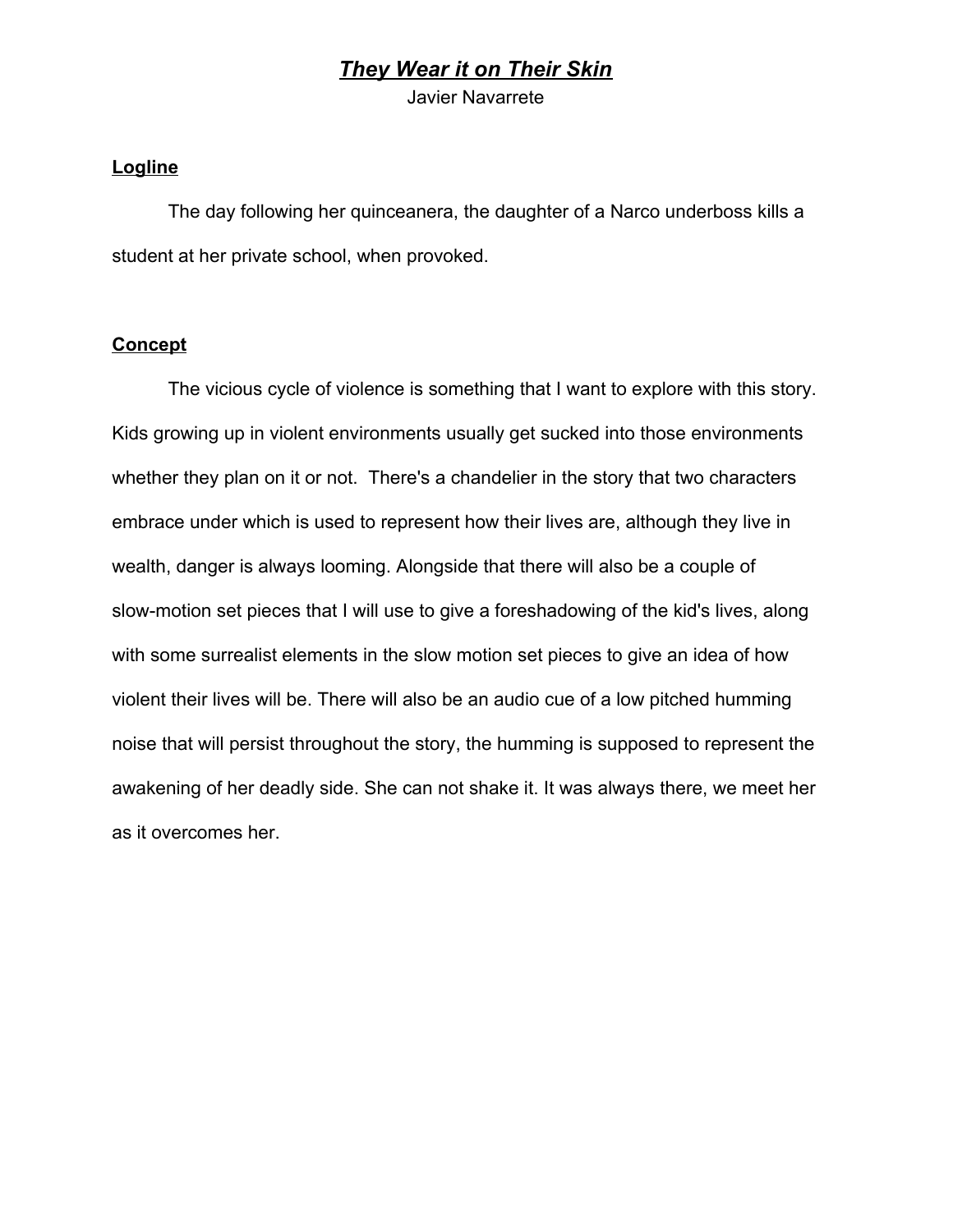# *They Wear it on Their Skin*

Javier Navarrete

### **Synopsis**

The daughter of a Mexican Drug dealer goes to school the day after her quinceanera. A specific school that's made to teach the children of Narco's. Before class starts she gets into a confrontation with the class bully, the confrontation is ended by her as she ends up killing him.

#### **Character Bios**

**Mahogany Girl** - When she was born she did not have a mother. She had died due to complications after birth so all she knows of her mother is through photos. Her father wasn't at home much, he was off dealing with "business." She was raised by the people looking after their home. Even with that, she still loves her father, she had always been a sweet girl but after turning 15, something in her changed for the worse. Before the incident she was hoping to go to veterinary school, but that might have to be put on hold indefinitely. She is definitely her father's daughter.

**Papa** - He was born into a wealthy family. Got good grades throughout his school career but after graduating high school he got wind that his parents were in the hospital. He arrived there to find out that they had been the victims of a shooting between two prominent cartels. Instead of going to college he decided that he would rather stay and fight the local militia to try and stop them. As that raged on, the appeal of money and